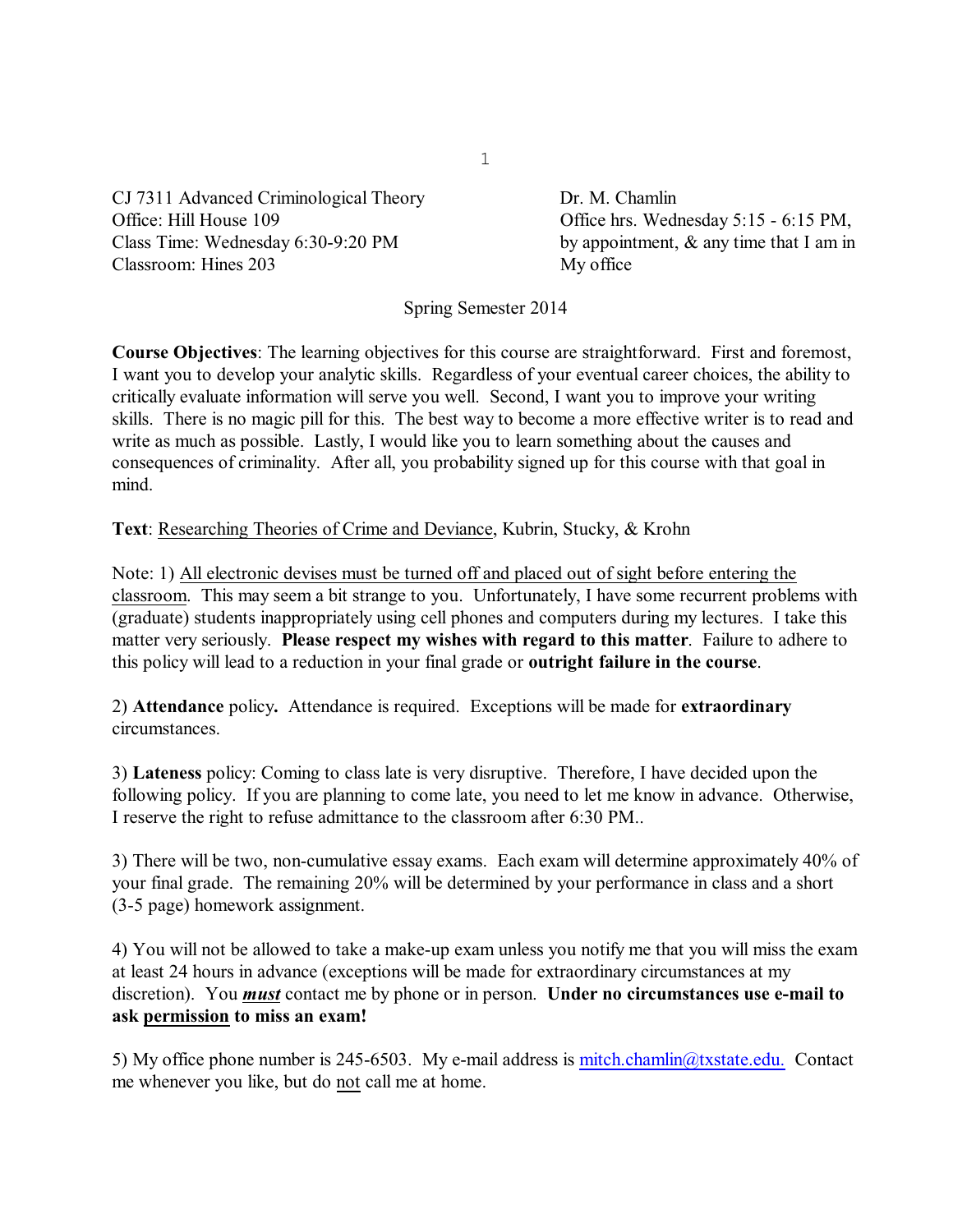6) All readings should be done before coming to class. Failure to read the assignments in a timely fashion will probably adversely affect your final grade.

7) There will be no extra credit assignments.

8) The last day to drop this class without special permission from the University Administration is March  $20^{\text{th}}$ .

9) Any student requesting special consideration with respect to testing procedures (e.g., extra time) must register with the appropriate University authorities and confirm all arrangements with me within *the first two weeks of the semester-absolutely no exceptions!*

10) Please treat the syllabus as a contract between me and you.

Outline: This schedule is **subject to change**, depending on how quickly we move through the material.

January  $15<sup>th</sup>$ : Introduction to the Course

January  $22^{\text{ndth}}$ : Defining and Measuring Crime, & Delinquency

Hindelang et al. (1979) "Correlates of Delinquency" *American Sociological Review* 44:995- 1014.

Gove et al. (1985) "Are Uniform Crime Reports a Valid Indicator of the Index Crimes? An Affirmative Answer with Minor Qualifications." *Criminology* 23:451-501.

McCleary et al. (1982) "Uniform Crime Reports as Organizational Outcomes: Three Time Series Experiments." *Social Problems* 29:361-372.

January  $29<sup>th</sup>$  Fundamentals of Theory & Research

Blalock (1991) "Are There Really any Alternatives to Causal Modeling?" *Sociological Methodology* 21:325-335.

Blau (1979) "Elements of Sociological Theorizing." *Humbolt Journal of Social Relations* 7:103-122.

Lieberson & Lynn (2002) "Barking up the Wrong Branch: Scientific Alternatives to the Current Model of Sociological Science." *Annual Review of Sociology* 28:1-19.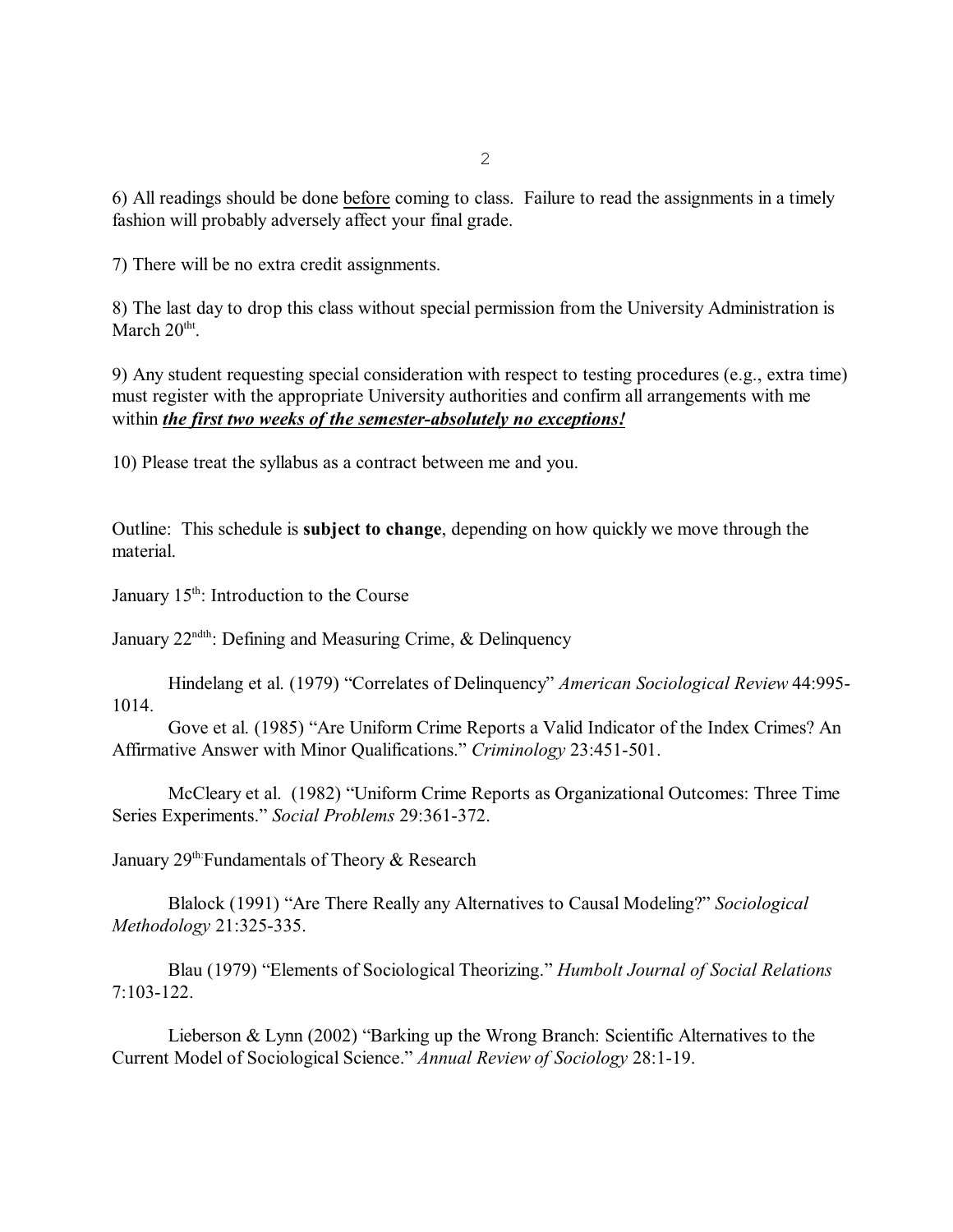February  $5<sup>th</sup>$ : Anomie Theory

Kubrin, Stucky, & Krohn: chapter 5

Merton (1938) "Social Structure and Anomie" *American Sociological Review* 3:672-682.

Chamlin & Sanders (forthcoming) "Falsifying Merton's Macro-Level Anomie Theory of Profit-Motivated Crime: A Research Note." *Deviant Behavior*

Messner & Rosenfeld (1997) "Political Restraint of the Market and Levels of Criminal Homicide: A Cross-National Application of Institutional-Anomie Theory." *Social Forces* 75:1393- 1416.

Braithwaite (2011) "Anomie and Violence in Indonesia and Timor-Leste, 1997-2009." *Asian Criminology* 6:51-68.

February  $12<sup>th</sup>$ : Social Disorganization Theory

Kubrin, Stucky, & Krohn: chapter 4

Bursik (1988) "Social Disorganization and Theories of Crime and Delinquency." *Criminology* 26:519-552.

Sampson and Groves (1989) "Community Structure and Crime" *American Journal of Sociology* 94:774-802.

Allen & Cancino (2012) "Social Disorganization, Latinos and Juvenile Crime in the Texas Borderlands." *Journal of Criminal Justice* 40:152-163.

February  $19<sup>th</sup>$ : Social Learning & Strain Theories

Kubrin, Stucky, & Krohn: chapter 6

Menese & Akers (2011) "A Comparison of Four General Theories of Crime and Deviance: Marijuana Use Among American and Bolivian University Students." *International Criminal Justice Review* 21:333-352.

Agnew (1985) " A Revised Strain Theory of Delinquency." *Social Forces* 64:151-167.

Tittle et al. (2012) "Social Learning, Reinforcement, and Crime: Evidence from Three European Cities." *Social Forces* 90:863-890.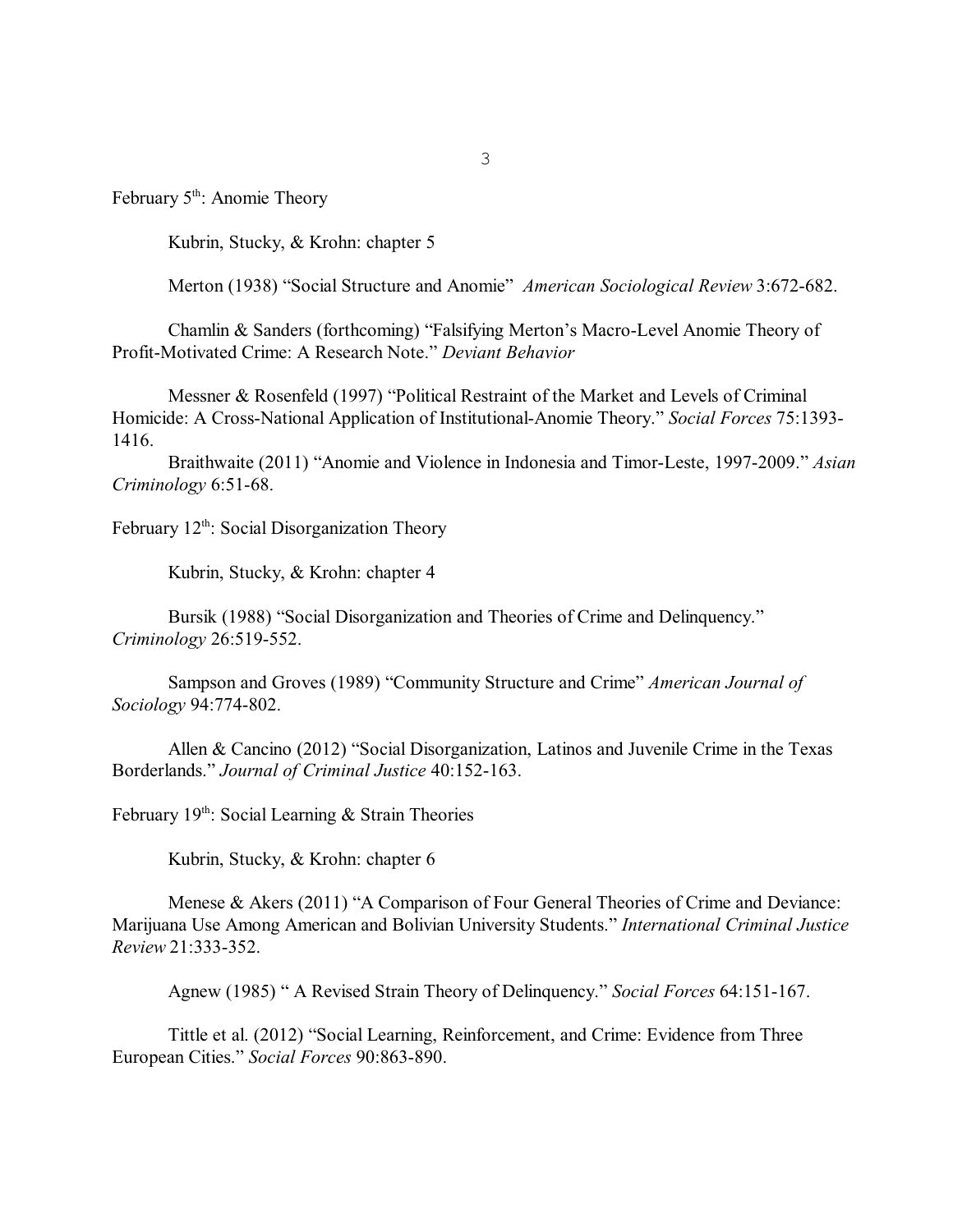February  $26<sup>th</sup>$ : Social Control Theories

Kubrin, Stucky, & Krohn: chapter 7

Grasmick et al. (1993) "Testing the Core Empirical Implications of Gottfredson and Hirschi's General Theory of Crime" *Journal of Research in Crime and Delinquency* 30:5-29.

Geis (2000) "On the Absence of Self-Control as the Basis for a General Theory of Crime: A Critique." *Theoretical Criminology* 4:35-53.

March  $5<sup>th</sup>$ : Mid-term exam

March 12<sup>h</sup>: Spring Break - no class

March 19<sup>th</sup>: Rational Choice/Deterrence Theory

Kubrin, Stucky, & Krohn: chapter 2

Geerken and Gove (1977) "Deterrence, Overload, and Incapacitation" *Social Forces* 56:424-447.

Chamlin et al. (1992) "Time Aggregation and Time Lag in Macro-Level Deterrence Research." *Criminology* 30:377-396.

Pogarsky et al. (2004) "Modeling Change in Perceptions about Sanction Threats: The Neglected Linkage in Deterrence Theory." *Journal of Quantitative Criminology* 20:343-369.

March  $26<sup>th</sup>$ : Labeling Theory

Kubrin, Stucky, & Krohn: chapter 8

Kitsuse (1962) "Societal Reaction to Deviant Behavior." *Social Problems* 9:2447-256.

Schwartz and Skolnick (1962) "Two Studies of Legal Stigma" *Social Problems* 10:133-143.

Grattet (2011) "Societal Reaction to Deviance." *Annual Review of Sociology* 37:185-204.

Bernburg et al. (2006) "Official Labeling, Criminal Embeddedness, and Subsequent Delinquency." *Journal of Research in Crime and Delinquency* 43:67-88.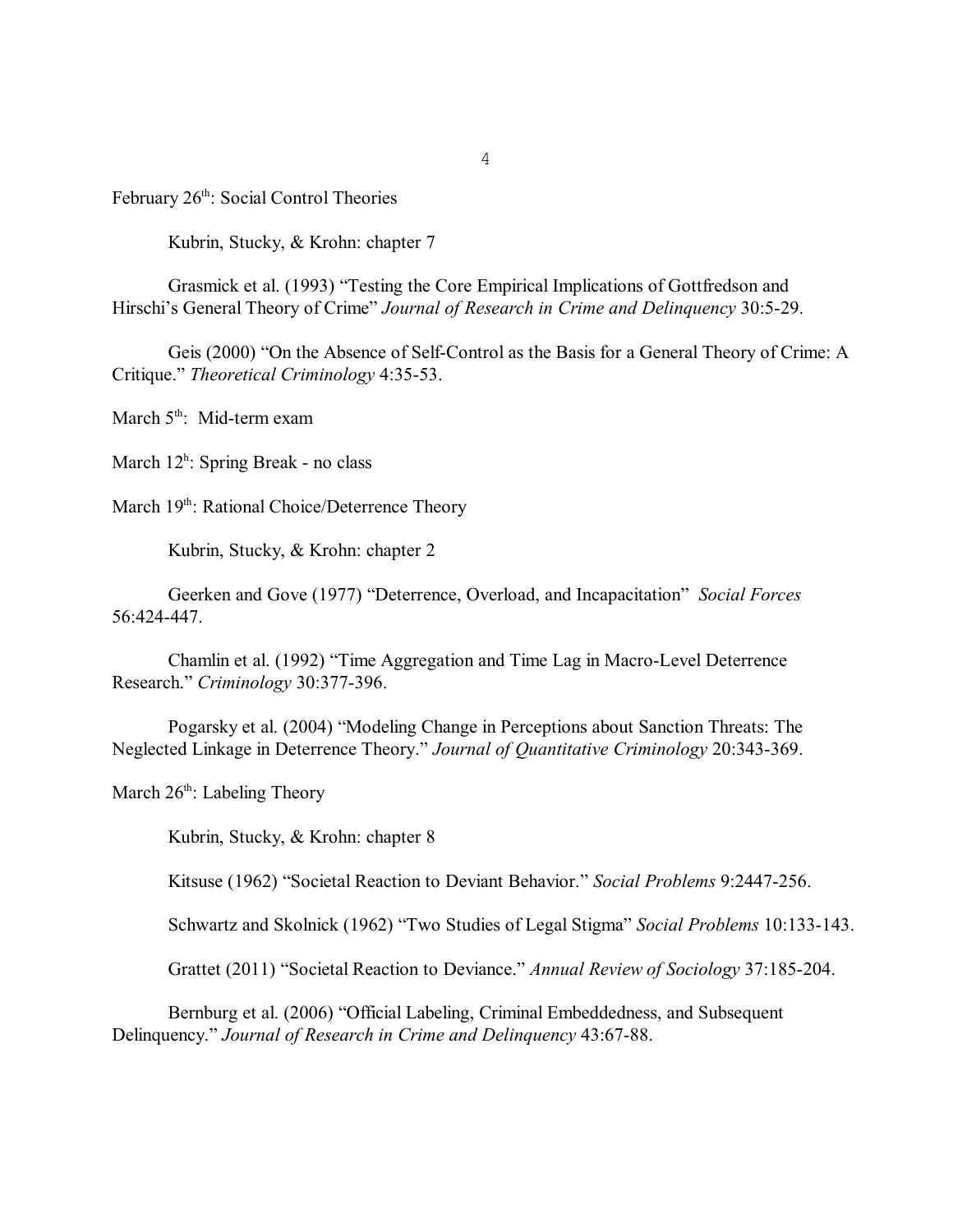April 2<sup>nd</sup>: Environmental Criminology

Kubrin, Stucky, & Krohn: chapter 2

Cohen & Felson (1979) "Social Change and Crime Rate Trends: A Routine Activity Approach." *American Sociological Review* 44:588-608.

D'Alessio, Eitle, & Stolzenberg (2012) "Unemployment, Guardianship, and Weekday Residential Burglary." *Justice Quarterly* 29:919-932.

Eliason (2012) "Trophy Poaching: A Routine Activity Approach." *Deviant Behavior* 33:72- 87.

Rossmo & Harries (2011) "The Geospatial Structure of Terrorist Cells." *Justice Quarterly* 28:221-248.

April  $9<sup>th</sup>$ : Cultural Theory

Hackney (1969). "Southern Violence." *The American Historical Review* 74: 906-925.

Gastil (1971). "Homicide and a Regional Culture of Violence." *American Sociological Review* 36: 412-427.

Chamlin & Cochran (1997) "Social Altruism and Crime." *Criminology* 35:203-228.

Schaible & Hughes (2011) "Crime, Shame, Reintegration, and Cross-National Homicide: A Partial Test of Reintegrative Shaming Theory." *The Sociological Quarterly* 52:104-131.

April  $16<sup>th</sup>$ : Conflict Theory

Kubrin, Stucky, & Krohn: chapter 9

Rafter (2008) "Criminology's Darkest Hour: Biocriminology in Nazi Germany.: *Australian & New Zealand Journal of Criminology* 41:287-306.

Spitzer (1975) "Toward a Marxian Theory of Deviance" *Social Problems* 27:638-651.

Chamlin (2009) "Social Threat to Whom? Conflict, Consensus, and Social Control." *Deviant Behavior* 30:539-559.

Novak & Chamlin (2012) "Racial Threat, Suspicion, and Police Behavior: The Impact of Race and Place in Traffic Enforcement." *Crime & Delinquency* 58:275-300.

April 23rd: Integrated Theory /Conclusion or catch up